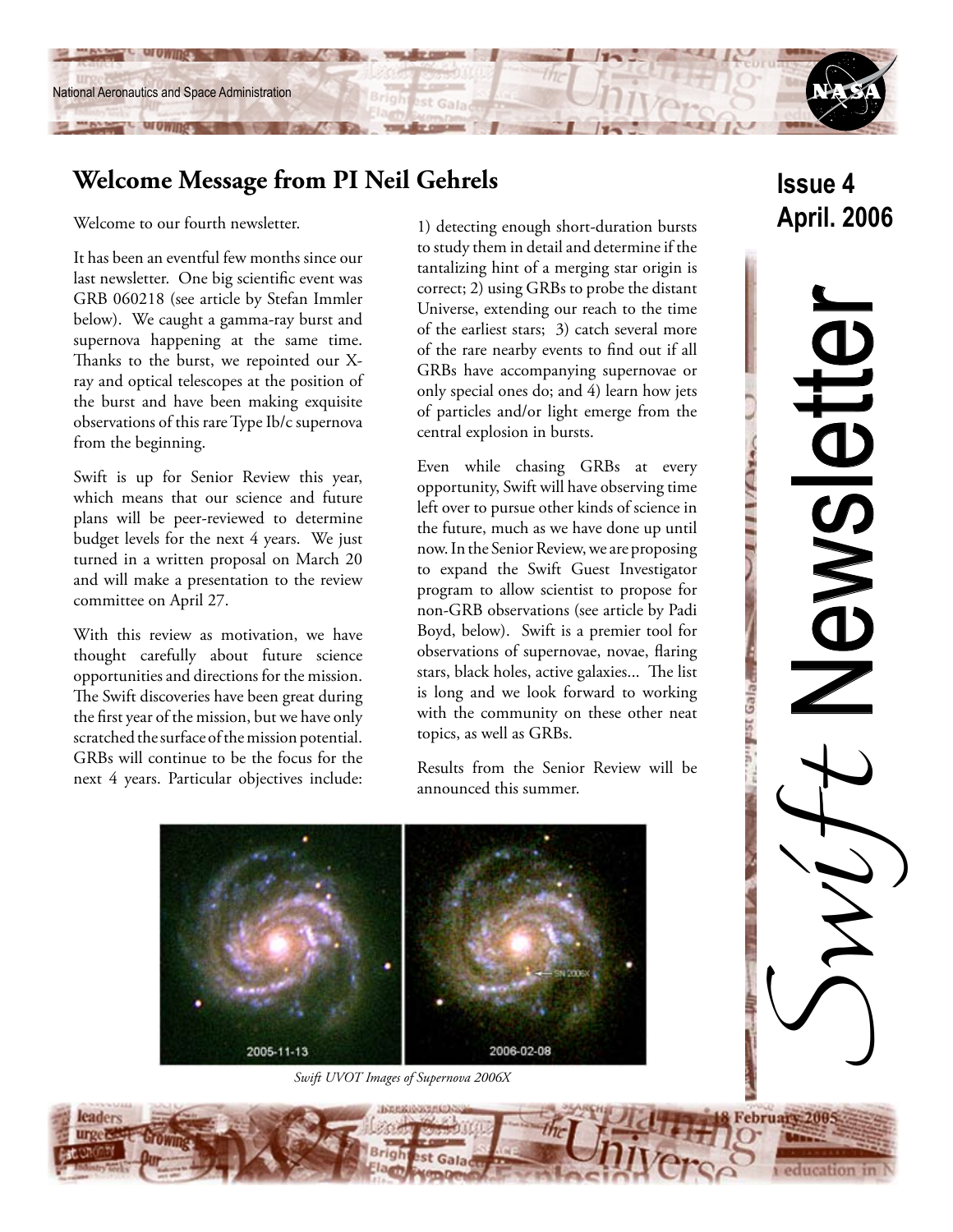

# **Swift in the News**

*by Lynn Cominsky, SSU E/PO*

#### **2/3/06 - The Black Hole Road Show Kicks Off in Denver**

The Swift launch and animations of Swift locating a GRB are featured in the new planetarium show produced by Tom Lucas, that premiered to the press at the Denver Museum of Nature and Science on January 31, 2006. See the education article below and also the [NASA web feature.](http://www.nasa.gov/vision/universe/starsgalaxies/bh_roadshow.html)

## **2/24/06 - Scientists Detect New Kind of Cosmic Explosion.**

Scientists using NASA's Swift satellite have detected a new kind of cosmic explosion. The event appears to be a precursor to a supernova, and occurred on February 18, 2006. Scores of satellites and groundbased telescopes were trained on the sight, watching and waiting as the event climbed to maximum brightness within the week, making this the best observed supernova-GRB connection to date. Read the [GSFC](http://swift.gsfc.nasa.gov/docs/swift/news/2006/06-18.html)  [press release,](http://swift.gsfc.nasa.gov/docs/swift/news/2006/06-18.html) the [NASA release](http://www.nasa.gov/mission_pages/swift/bursts/oddball_burst.html), and the [Penn State release.](http://www.science.psu.edu/alert/Nousek2-2006.htm)

#### **3/8/06 - Scientists Piece Together the Most Distant Cosmic Explosion**

In the March 9 issue of Nature, Swift scientists (Cusamano et al.) discuss how this explosion, detected on 4 September 2005, was the result of a massive star collapsing into a black hole. Read the [Penn State re](http://www.science.psu.edu/alert/Burrows3-2006.htm)[lease.](http://www.science.psu.edu/alert/Burrows3-2006.htm)

For links to all of these press releases and images, see:

*[http://swift.gsfc.nasa.gov/docs/swift/news/](http://swift.gsfc.nasa.gov/docs/swift/about_swift/participants/)* 

# **Swift Mission Operations Center**

*By John Nousek, Swift Mission Director*

The Swift Mission Operations Center continues to support the mission with an extremely high level of efficiency. Swift has now carried out approximately 6000 ground passes over the Malindi tracking station (provided by ASI, the Italian Space Agency) with more than 99% of the data successfully reaching the ground. Swift is also reporting data to and being commanded by the Tracking Data Relay Satellite System (TDRSS), as well as using the DAS (Demand Access System) as needed.

This high level of performance has meant that Swift has discovered GRBs at a rate of about 100 per year, and the discovery information is available nearly immediately to the community for scientific followup. More than three-quarters of the new GRBs found by the BAT have sensitive X-ray and optical afterglow searches initiated by the XRT and UVOT instruments aboard Swift, starting within a few minutes (or less) of the BAT discovery.

Ever growing, however, is the non-GRB science potential of Swift. The high efficiency and simplicity of Swift scheduling means that every working day, the Swift Science Operations Team (SOT) convenes a planning meeting which replans Swift's daily observation schedule (and when required by events can replan in just a few hours). The health and safety of the observatory are guarded by the Flight Operations Team (FOT), which creates the daily commanding loads, and monitors observatory performance and safety.

Both the SOT and FOT respond on a 24/7 basis to any Swift issues requiring immediate attention. The SOT and FOT each respond about 2-3 times per week to out-of-hours activities. The SOT responds to each new burst and high priority Targets of Opportunity, while the FOT responds to instrument safing issues (problems that might result in Swift shutting itself down to protect itself) and uploads new Automated Targets to supersede those previously planned, whenever the PI determines the new target is sufficiently important.

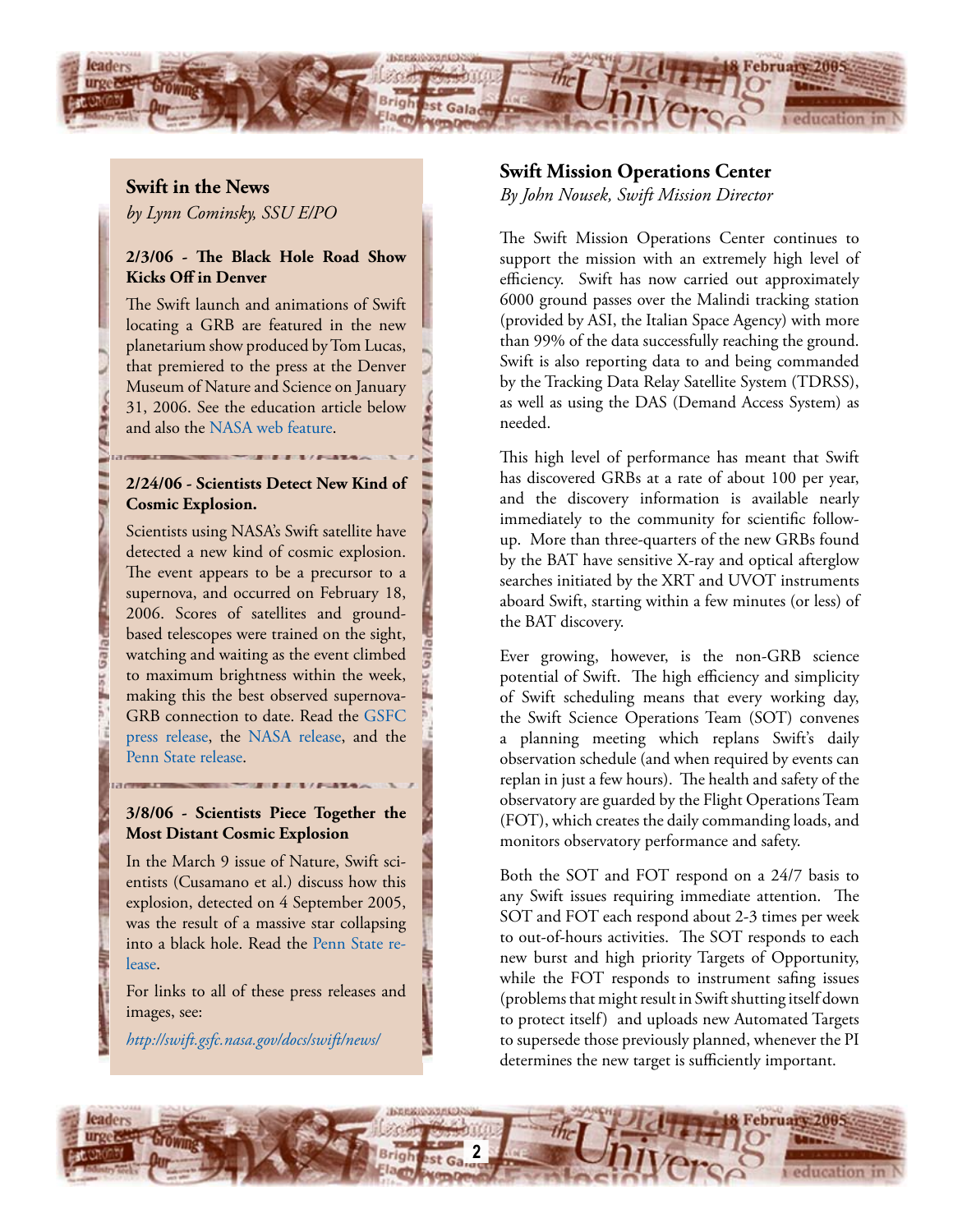

During the early part of the mission, instrument safing and observatory pointing constraints caused most of the out-of-hour responses, but as we have gotten to know Swift better, these situations have become less common. For example, the UVOT was protecting itself too aggressively from viewing bright stars, leading to the need for resets on a weekly basis. Now, new code modifications and better parameters settings have led to continuous UVOT operation for the last 60 days. As a result, over the past six months after regular working hours, activities have increasingly been caused by scientific opportunities which couldn't wait for the next day.

An example of the science flexibility of Swift is shown by the on-going RS Oph campaign. RS Oph is a recurrent nova which has been undergoing a dramatic outburst. Swift originally planned occasional monitoring of this system, which was showing a smooth, slow decay in visible light. When XRT observations showed that a new soft-X-ray component had become visible, we added daily observations, which unveiled a rich phenomenology of X-ray, UV and optical variability and spectral changes, opening new insights to the nature of the system and the surroundings of the X-ray emission source.

As the Swift mission matures we can expect that highly variable sources will provide exciting new scientific opportunities to utilize the capabilities of the Swift satellite, and the Mission Operations Center.

## **Swift Science Center Update**

*By: Padi Boyd, GSFC*

Since the launch of Swift, a healthy NASA Guest Investigator (GI) Program has funded US observers to carry out new scientific investigations using Swift data, perform ground-based follow-up observations, and embark on theoretical projects on gamma ray bursts. The first two cycles of the GI program focused only on GRB studies. But for Cycle 3, the Swift project is expanding the GI Program to allow scientists to propose "target of opportunity" (TOO) observations for non-GRB sources as well. Targets of opportunity arise when a known astronomical source such as a neutron-star- or black-hole binary switches into an interesting and unusual state, or when an exciting new object such as a new supernova is discovered. For these events, Swift's combination of instruments and quick and flexible telescope scheduling will result in unprecedented multiwavelength observations that should allow scientists to learn more about these objects and test the limits of some astronomical theories.

Just as is the case with GRB observations, the TOO data will become immediately public via Swift's Quicklook Data Website. Scientists worldwide will be able to immediately analyze and interpret the data coming from these interesting targets.

Scientists interested in observing a TOO will write a proposal to the Swift GI program. Proposals are due July 28, 2006. Proposals will also still be accepted for the existing GRB topics already mentioned. The TOO targets will be chosen by a panel of scientists during a "peer review" organized by NASA Headquarters in the fall of 2006. Then scientists with accepted TOO proposals will be responsible for alerting the Swift team when their target has met the "trigger criteria".

We expect that expanding the GI program to include non-GRB targets of opportunity will increase Swift's impact on a broad range of astrophysics topics. Information about the Cycle 3 GI program can be found at NASA's Research Opportunities in Space and Earth Scientists 2006 website at: http://nspires. nasaprs.com. In the coming months, the Swift website (http://swift.gsfc.nasa.gov) will be updated with detailed instructions for proposers for Cycle 3.

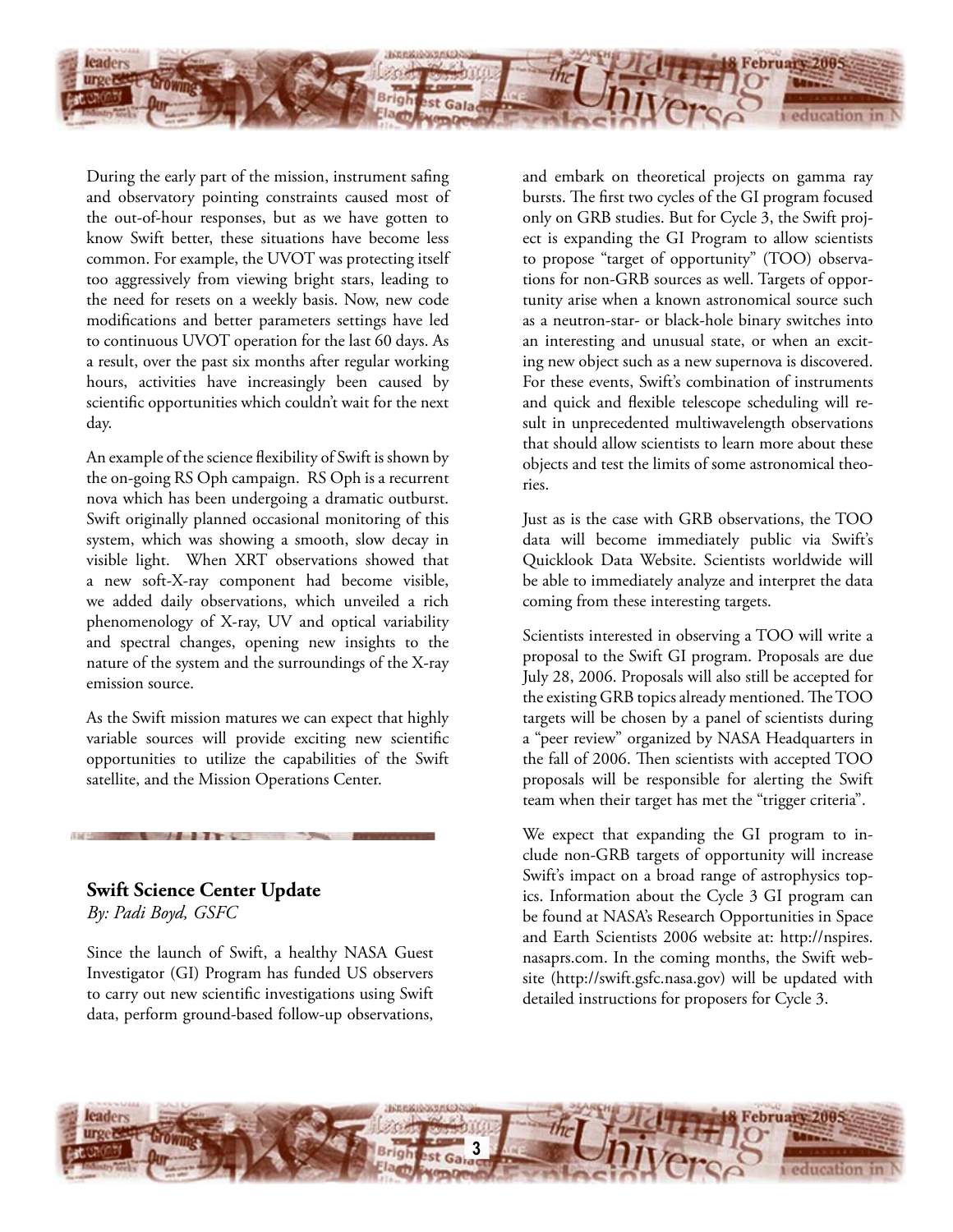

# **GRB 060218 - SN 2006aj**

*By: Stefan Immler, GSFC*

A remarkable gamma-ray burst, designated GRB060218, was detected with the Burst Alert Telescope (or BAT) onboard Swift on February 18, 2006. The burst lasted for nearly half an hour, significantly longer than most bursts seen before, which typically last from a few milliseconds to tens of seconds, and was surprisingly dim in gamma-rays. Swift was able to observe the explosion from the beginning with all three of its instruments: the BAT, which discovered the burst, the X-ray Telescope, and the Ultraviolet/Optical Telescope, which provided high-resolution images and spectra across a broad range of wavelengths.

The most exciting aspect of this burst was the association with a supernova explosion, called SN 2006aj. At a redshift of z=0.033, corresponding to a distance of about 440 million light-years, it is one of the closest supernova explosions ever observed to give rise to a gamma-ray burst, and shows characteristics never seen before. In combination with observations from more than 20 observatories around the world, Swift observed the afterglow of this burst to grow brighter in optical light for a few days. This brightening, along with other telltale spectral characteristics in the light, **Black Holes Fascinate the Public**



*Left: "Before" image, from the Sloan Digital Sk Survey. Right:" After" image, from NASA/Swift UVOT. The arrow indicates the newly brightened supernova, which outshines the host galaxy in the "before" image. Credit: SDSS (left), NASA/Swift/UVOT (right)* 

showed how the supernova was evolving. The coordinated space- and ground-based observations started at the prompt phase of the gamma-ray burst—in other words, while the burst was still going on, instead of much later as is usually the case. This gave an unprecedented view of a supernova from start to finish across many wavelengths, ranging from radio, optical, UV, through X- and gamma rays. Radio telescopes in fact have seen this burst from the day it was detected, another first.

Already, GRB060218/SN2006aj is the best studied gamma-ray burst/supernova association. Among the early results are measurements of the amounts of elements in the supernova, as well as studies of the velocity and symmetry of the outgoing shock wave which triggered the event. These may lead to a more complete understanding of why this SN had an accompanying gamma-ray burst.

# *By: Phil Plait and Lynn Cominsky, SSU E/PO*

And why shouldn't they? Terrifying, dark, mysterious, mind-bending, black holes pluck at the strings of our consciousness. We're drawn to them, like it or not, as inexorably as matter on the brink of the event horizon. Movies and TV shows have been made about them, thousands of newspaper and magazine articles have been written. Scientifically, entire observatories have been built with the main purpose of observing them, not the least of which is Swift.

Clearly, tapping into this phenomenon is an excellent way to educate the public about astronomy and the Swift mission. Tom Lucas (www.tlproductions.com), the director and producer of the acclaimed PBS Nova